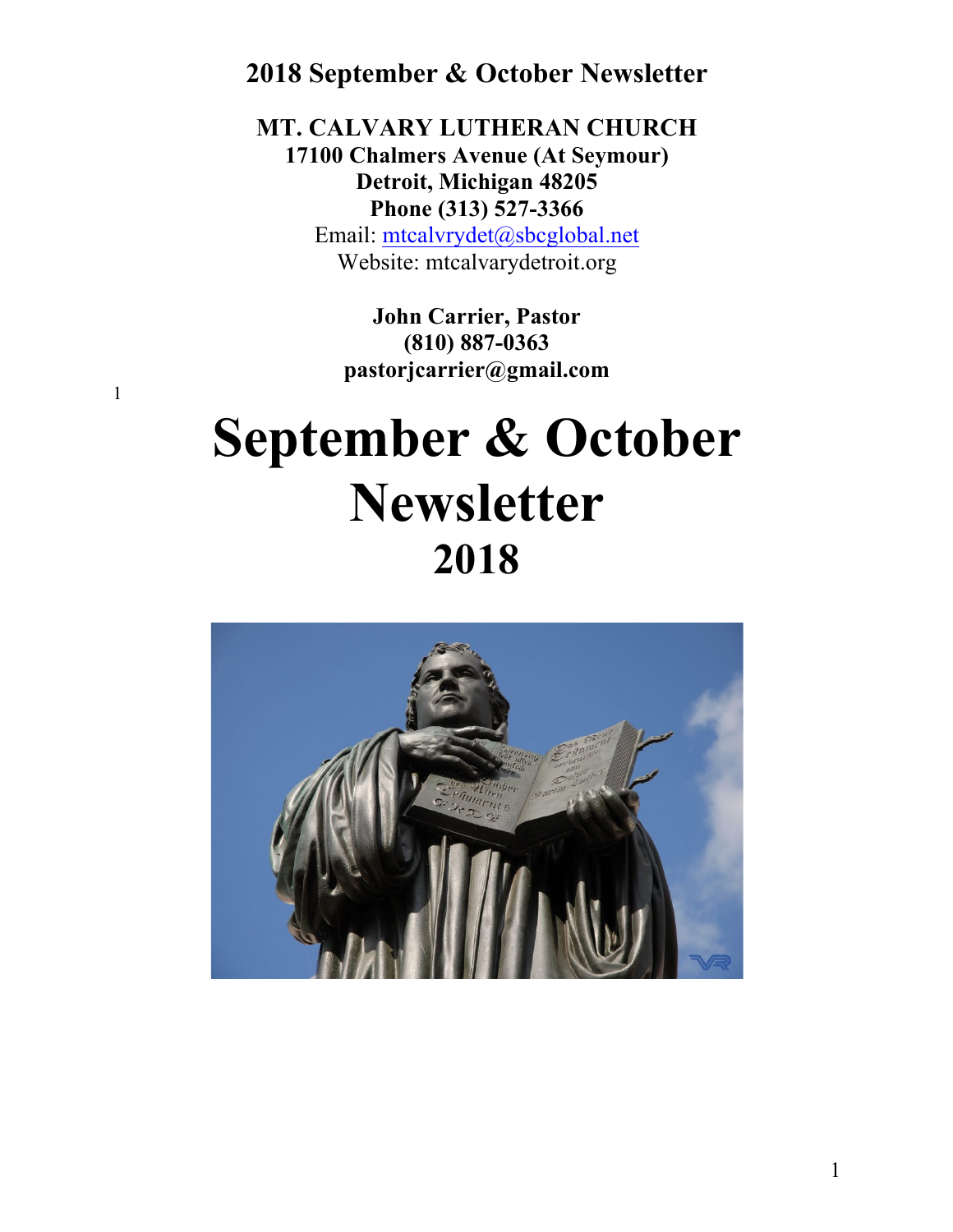Mount Calvary Family & Friends,

# From the Pastor's Desk...

It was an exciting adventure for those of us who were able to make the journey to the Creation Research Society's "Creation Museum" and "Ark Adventure". Standing outside the modern replica of Noah's Ark, it was astounding to grasp just how large it really was! No wonder it took Noah over 50 years to build it! Even at that he must have had help. I suspect that Noah was a wealthy man in his day, but he probably "blew it all" in the eccentricities that led him to construct the monstrosity . . . At least that's the way it must have looked to community members who were probably more than happy to relieve him of any resources he wanted to spend to build the thing . . . But for Noah, what did it matter? He had God's Word of warning and that was enough for him. What good would wealth be in a post-Flood world anyway?

It is not unusual to see depictions of the Ark as a fun children's story about Noah and the animals who survived the Great Flood. But the dark side of the Flood with its devastation that shook our world to its foundations, that side of the story we try to overlook. For God, that's what the Flood was really all about, holding humanity accountable for sin and making a new beginning for His creation. In Genesis 6 we read, "And God saw the earth, and behold, it was corrupt, for all flesh had corrupted their way on the earth. And God said to Noah, 'I have determined to make an end of all flesh, for the earth is filled with violence through them. Behold, I will destroy them with the earth.'" We don't know just how many people there were spread across the face of the pre-Flood earth, but we do know that of them all, only 8 survived . . . Noah and his wife, their sons Shem, Ham and Japheth, and their wives . . . every other living soul died. It was such a devastating experience that God set the rainbow in the sky as the sign of His promise that never again will God carry out His judgment in such a devastating world-wide flood.

It all makes me wonder whether atheists and agnostics really understand what they are asking for when they challenge people of faith with the question, "If there is a God, why doesn't He end all suffering?" People often scoff at the idea of a God who cannot handle the issue. They don't see that God has already done so once. Fortunately, He has promised not to do it again till the end of the age when Jesus returns in all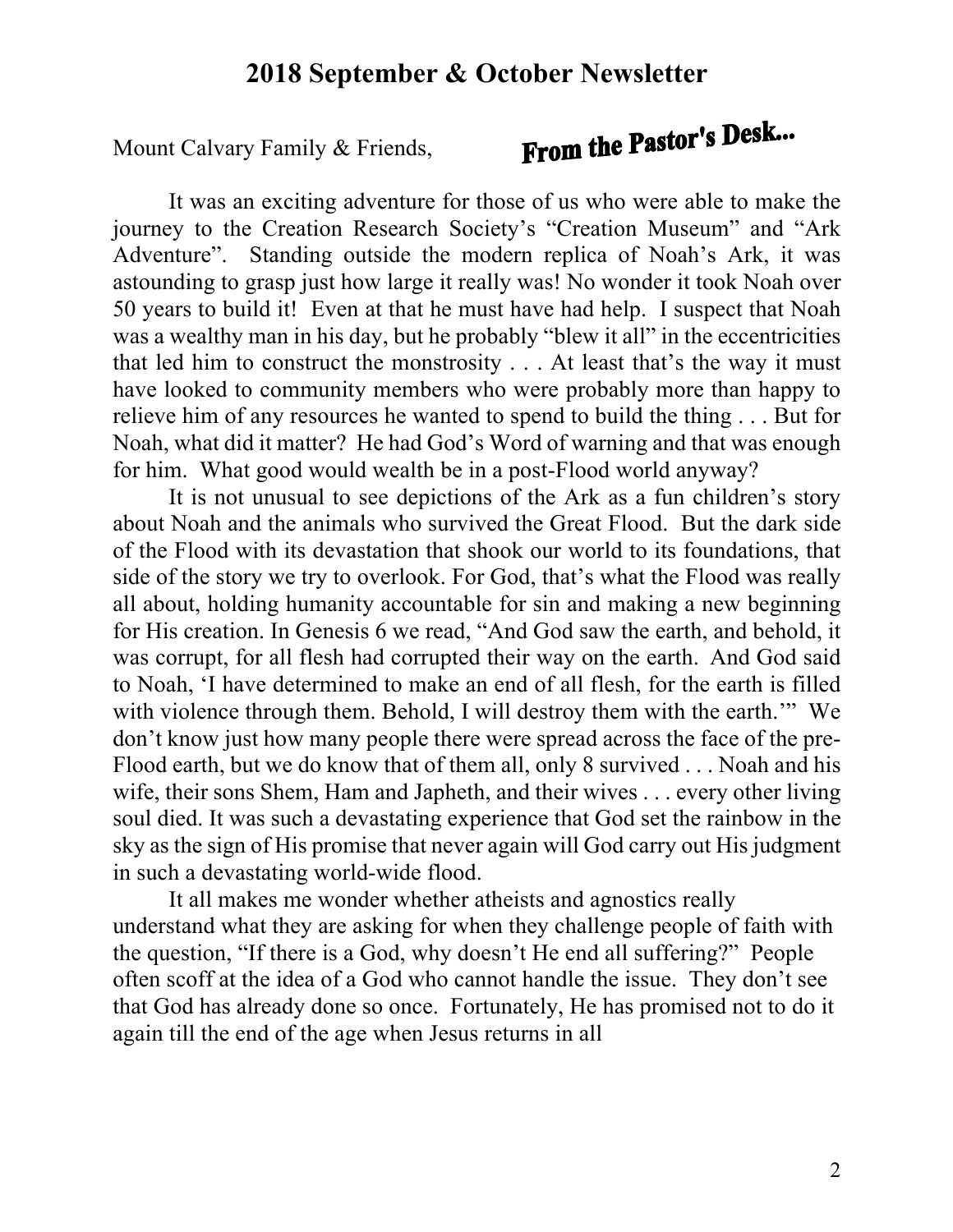His glory! The answer to their question is reflected in the judgment of God upon the earth we see in the Great Flood. For God to "reboot" our world and make a new beginning without sin, God would have to get rid of the sinners . . . that includes you and me. After all, God only left 8 people to populate the world the last time He "pushed he reset button" (and those folks were as "righteous" as people come) and see what their descendants have done to the world? The time will come when the last soul to be saved has come to experience God's grace, but till then God is patiently waiting to give each one of us and everyone around us, plenty of opportunity to come to HIM. If you read quickly through Revelation, you should recognize that the world will again sink deeper and deeper into sin (just as it did in Noah's day) before God's judgment falls on the world once again. That day will once again be an awesome and fearful experience for the unbelieving world, but for those who know and trust in Christ Jesus it will be that new beginning so longed for by many.

Till that day comes, the Christian Church is charged with the responsibility to witness to the work of God's grace in our lives. We are called to be "Noahs" to our world, building an "Ark," not one of gopher wood to save a sampling of animals and a remnant of humanity. We are called to build an "Ark" of God's loving care extended to all who will hear and trust in His promises. We are called to carry the warning of God's judgment and with it the offer of life through the Gospel message of God's love and forgiveness in Christ Jesus. God's Word and His Church are our "Ark" sharing safe harbor with us and caring us forward in faith toward His Kingdom. Our "Ark" is big enough for everyone! We are called to share His Word of Promise, God's Word of hope and life, with anyone who will hear. That's what our Camp Restore Detroit ministry is really all about. That's the real purpose of everything we do as a congregation. The efforts we make to work on restoring our City are all about sharing with others around us that God cares and is acting in our neighbors' lives through us, and in our lives through our neighbors, as we bear witness to one another of God's grace and love in Christ Jesus! Together, by the power of God and the Spirit working in and through us, we are working to build a future that will endure forever in the lives of others we touch with the Gospel . . . That's a worthy purpose for our lives and ministry!

May God bless you as you serve Jesus in all you do!

Pastor Carrier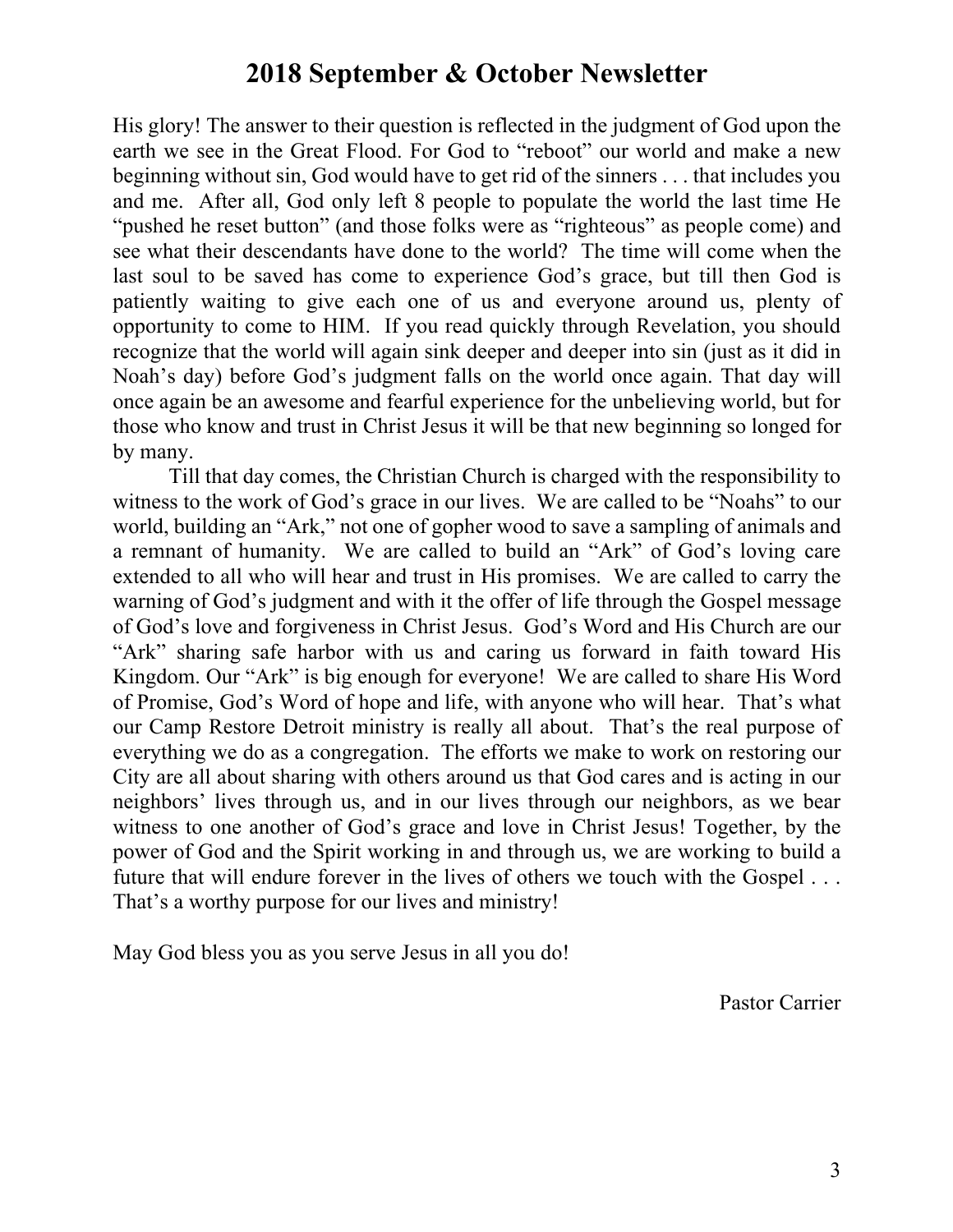#### **WORSHIP NOTES FOR SEPTEMBER AND OCTOBER**

**"Lift High the Cross"** is one of the Church's most beloved hymns from the early 20th century. Originally, it was written as a twelve-stanza processional hymn for a mission conference held at the Winchester Cathedral in England. It underwent several modifications, reducing the stanza count between five and eight. The remarkable message is that Christians of all ages are exhorted to "Lift high the cross and proclaim the love of Jesus." This means adults, newborn baptized children, and people from all nations and languages. I've used it in Vacation Bible School programs, teaching young children sign prompts. Let us continue to carry the love of Christ to all people, including our neighborhood.

Daryl Witte

## **15th SUNDAY AFTER PENTECOST** September 2

We are encouraged to follow God's commands, as Moses reminded the Israelites when they entered the promised land. God wanted His people to be a positive witness to the nearby nations, so that they would see how great He is. Similarly, Paul encourages us to put on the whole armor of God so that we can withstand the devil's attacks. This is helpful in that others can see and hear that God gives us the strength to fight the devil. Hymns that teach us to follow Him include:

> Fight the Good Fight By Grace I'm Saved May We, Thy Precepts, Lord Fulfill Lord Jesus Christ, We Humbly Pray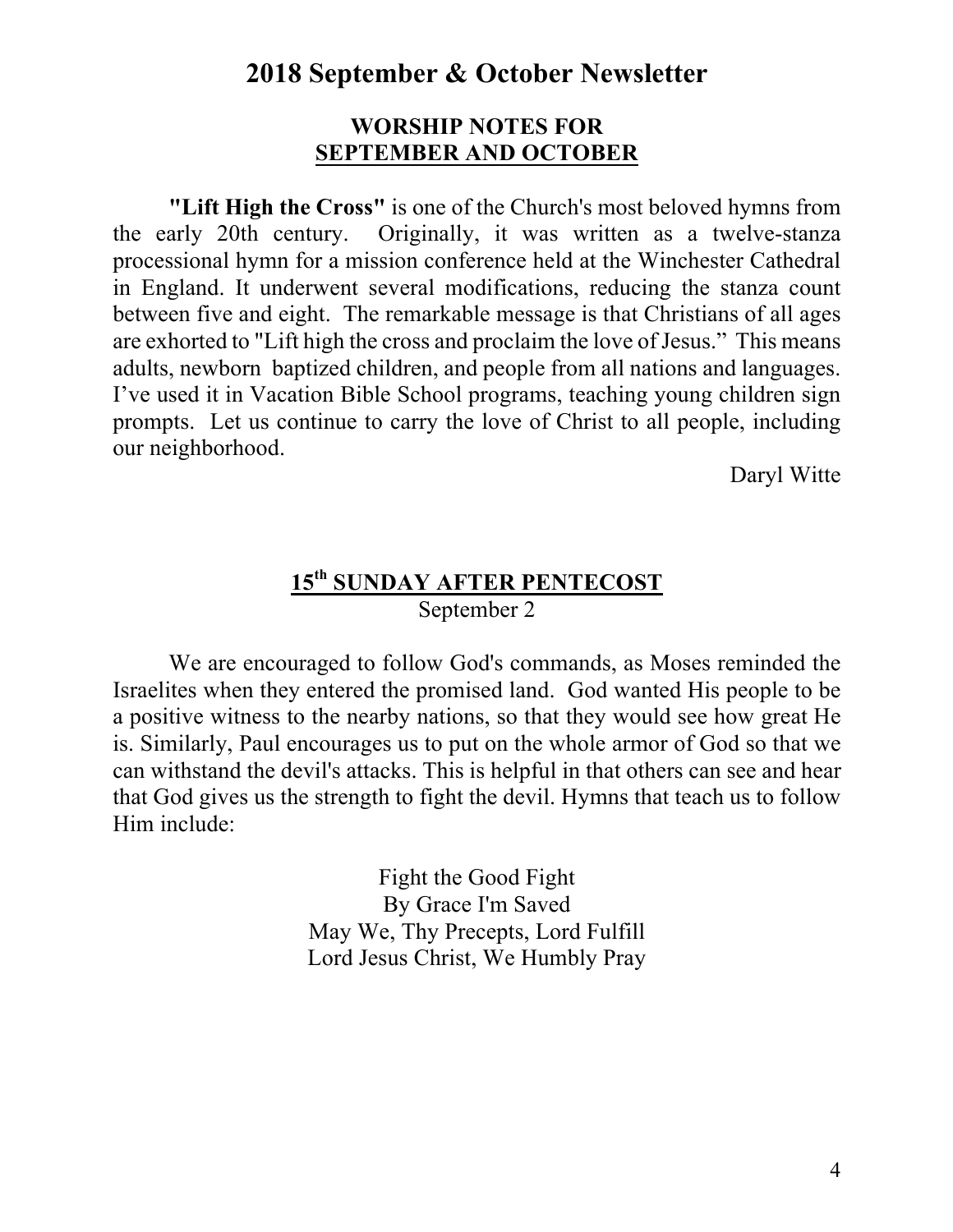#### **16th SUNDAY AFTER PENTECOST** September 9

We begin a two-week series of lessons about Jesus and His ministry of healing. This week we see that Jesus healed a man who was deaf and couldn't speak. Jesus asked the people not to tell about this miracle, but the crowd spread the story of the healing. The Epistle Reading warns us about the sin of partiality (playing favorites does not present a good picture to others). We also are reminded that faith without works is dead. Let us rejoice in Jesus' love as we sing the following hymns which describe Jesus' great desire to help those in need:

> Praise to the Lord, the Almighty Oh, for a Thousand Tongues to Sing Lord, Whose Love through Humble Service How Sweet the Name of Jesus Sounds

## **17th SUNDAY AFTER PENTECOST** September 16

In the Gospel Reading, we hear about Jesus healing a boy with an unclean spirit. After Jesus cast out the demon, the boy was able to live a normal life. When asked why the disciples were unable to cure the boy, Jesus responded that this deliverance could only happen with prayer. In his Epistle, James wrote that we need to control our tongues because they can cause great harm. In summary, we know that God will sustain us and give the power to keep us from falling. Hymns that point us to God as our source of help include:

> Praise the One Who Breaks the Darkness Evening and Morning O God, My Faithful God "Away from Us," the Demons Cried Lift High the Cross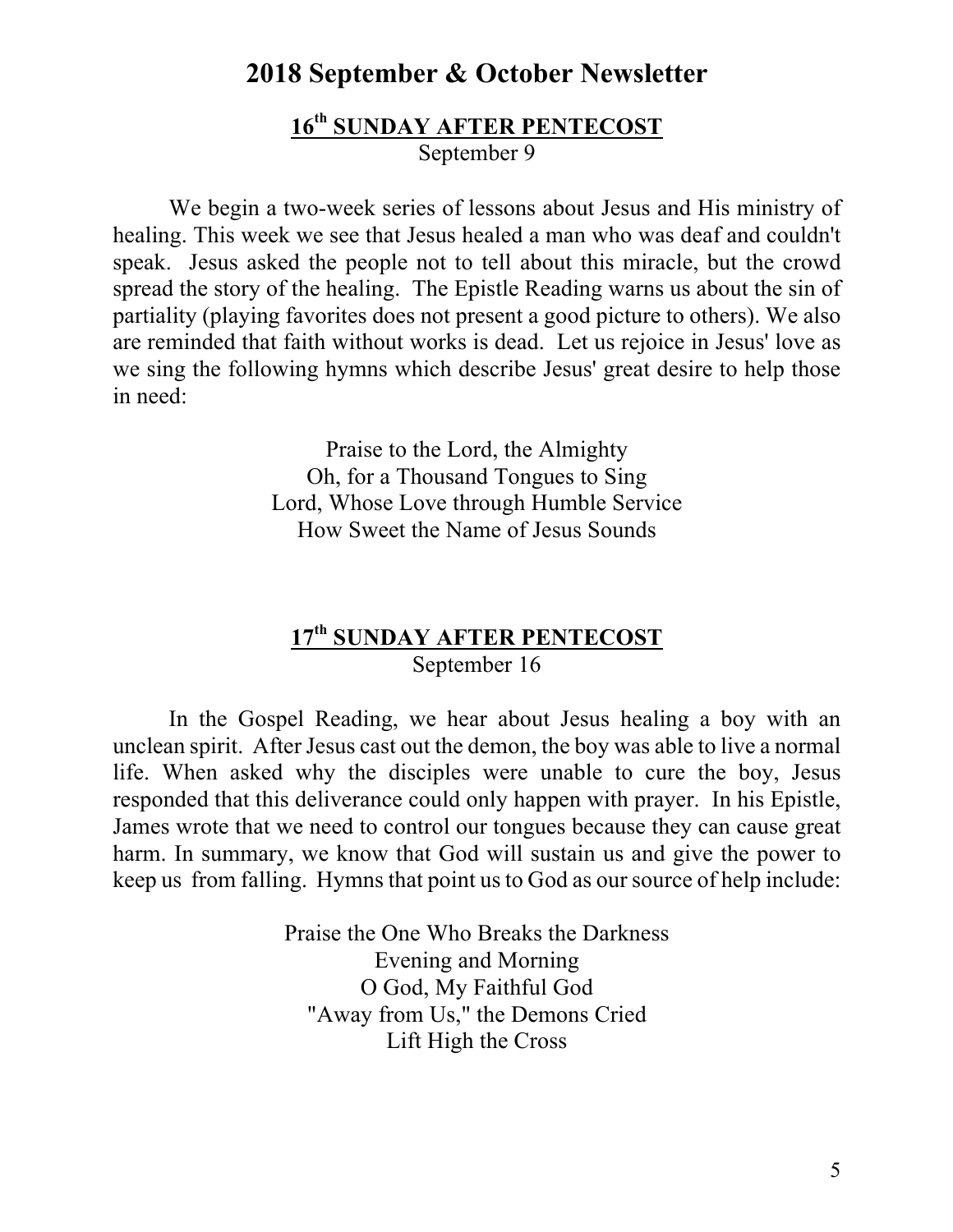#### **18th SUNDAY AFTER PENTECOST** September 23

This Sunday focuses on Jesus as a suffering servant, portraying Him as a gentle lamb and telling His disciples that He must go to Jerusalem to die. Furthermore, Jesus wants us to be like little children and come to Him. In addition, we are encouraged to seek the wisdom from above. Hymns for this Sunday include:

> Lord of Glory, You Have Bought Us Children of the Heavenly Father O Word of God Incarnate Son of God, Eternal Savior

## **19th SUNDAY AFTER PENTECOST** September 30

The proverb "Patience is a virtue" could be the theme for this Sunday (see the Epistle Reading), but most of the time our complaining leads to some type of improvement. Consider the Israelites, who complained that a constant diet of manna, was not enough. God sent quail on a weekly basis. When Moses complained about being exhausted, God told him to select 70 elders to take care of the people's complaints. Both instances resulted in something better for the Israelites. Hymns for this Sunday include:

> There Is a Balm in Gilead Jesus, Lead Thou On Triune God, Be Thou Our Stay Where Charity and Love Prevail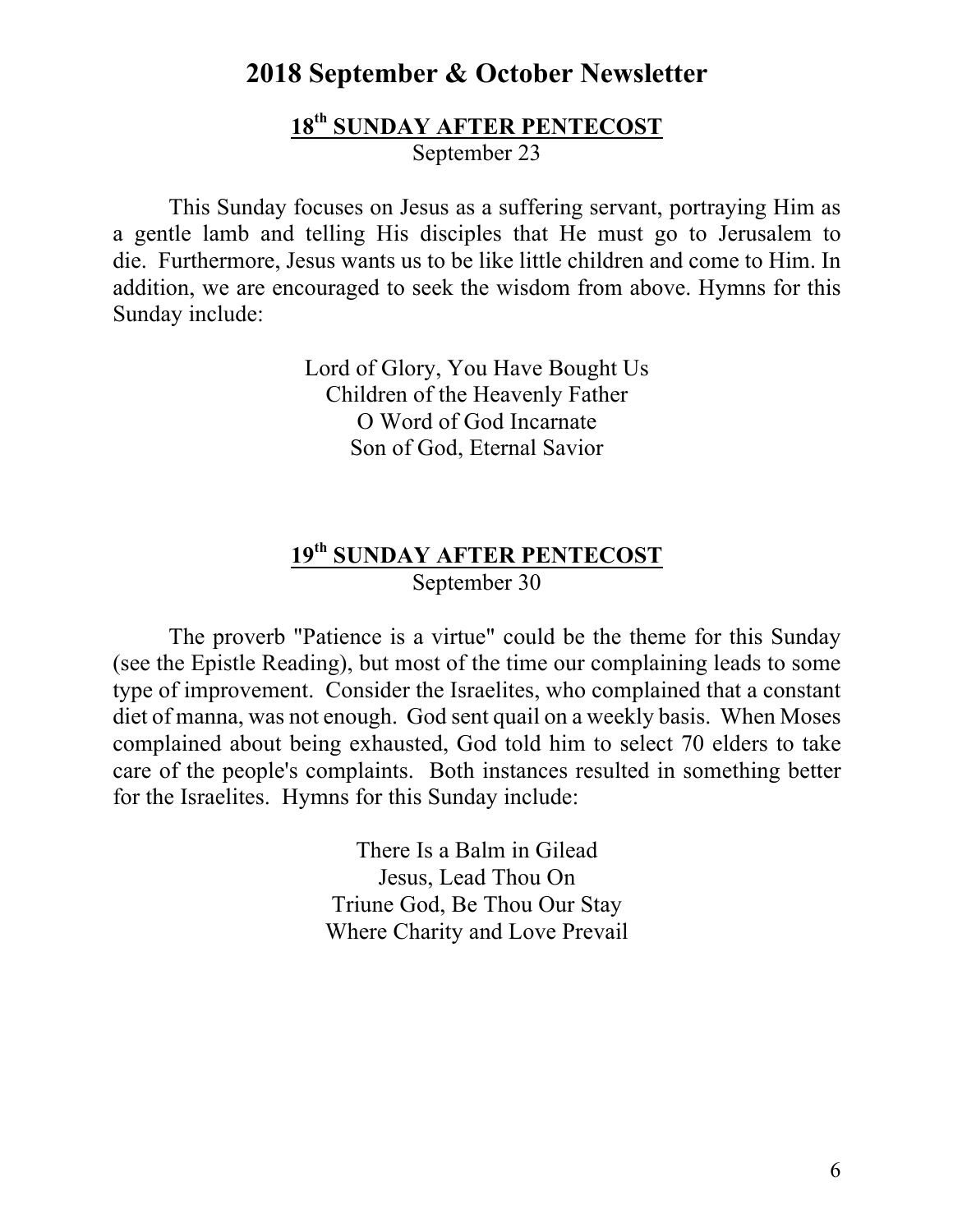#### **LWML SUNDAY** October 7

This is the Sunday that Mt. Calvary has chosen to recognize the Lutheran Women's Missionary League (LWML) as an official auxilliary of the Lutheran Church - Missouri Synod. The League's mission is to support our Church's efforts to bring the Gospel locally, statewide, and throughout the world. Hymns that encourage us to promote the Gospel include:

> How Firm a Foundation My Hope Is Built on Nothing Less Oh, for a Thousand Tongues to Sing Serve the Lord with Gladness

## **21st SUNDAY AFTER PENTECOST** October 14

Staying close to Jesus is a challenge for people of all ages. The Old Testament is filled with stories about relapses into idol worship and abandonment from God. The encouragement from Amos tells us to seek the Lord now. In the Epistle Reading, the author of Hebrews warns us that the unbelieving heart leads us away from God. In the Gospel Reading, Jesus tells the rich young man to sell everything and give the money to the poor, because his love of money kept him from following God. Hymns for this Sunday include:

> Today Your Mercy Calls Us Blest Are They Thee Will I Love, My Strength, My Tower Lift High the Cross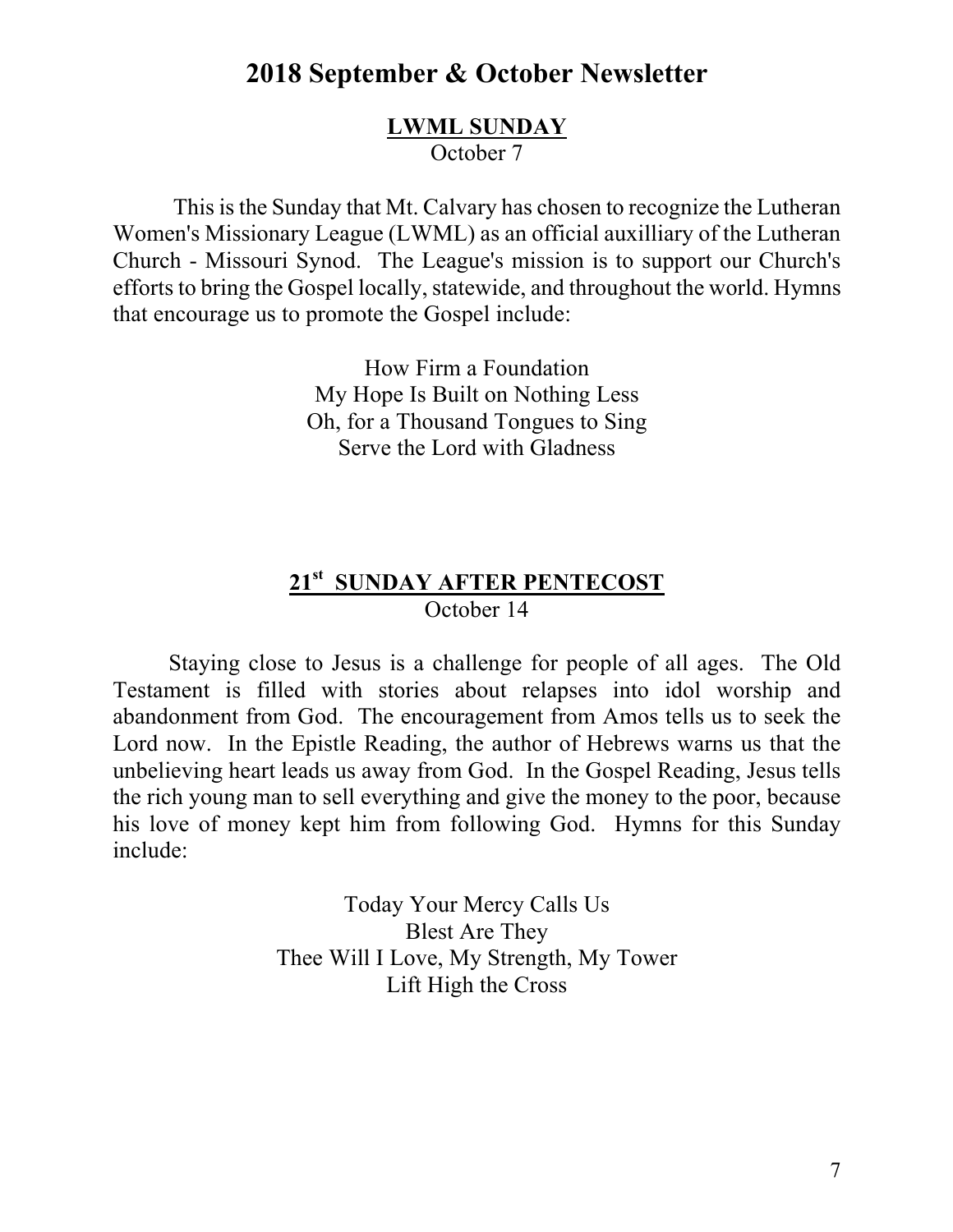#### **22nd SUNDAY AFTER PENTECOST** October 21

Reaching heaven after death is mankind's deepest objective. Unfortunately, mankind on his own effort fails miserably short and must therefore depend on God who can do the impossible (Gospel Reading). In the Epistle Reading, the author of Hebrews exhorts the readers to hear and follow the Word of God, lest they miss the eternal rest (heaven). Hymns that encourage us to find the eternal rest include:

> I'm Not a Stranger Here Your Kingdom, O God, Is My Glorious Treasure Hope of the World O Day of Rest and Gladness

#### **REFORMATION SUNDAY** October 28

Today, we celebrate the great news that God has saved His people through the Gospel. We believe that Jesus' suffering and death paid the price for our sins. This is the eternal gospel as proclaimed by the angel in Revelation 14. The Law shows us our sins, and we cannot keep it perfectly as God requires (Epistle Reading). Finally, in the Gospel of John, we hear that this truth will set us free. Hymns that proclaim this Good News include:

> A Mighty Fortree Is Our God Lord, Keep Us Steadfast in Your Word O Lord, We Praise You By Grace I'm Saved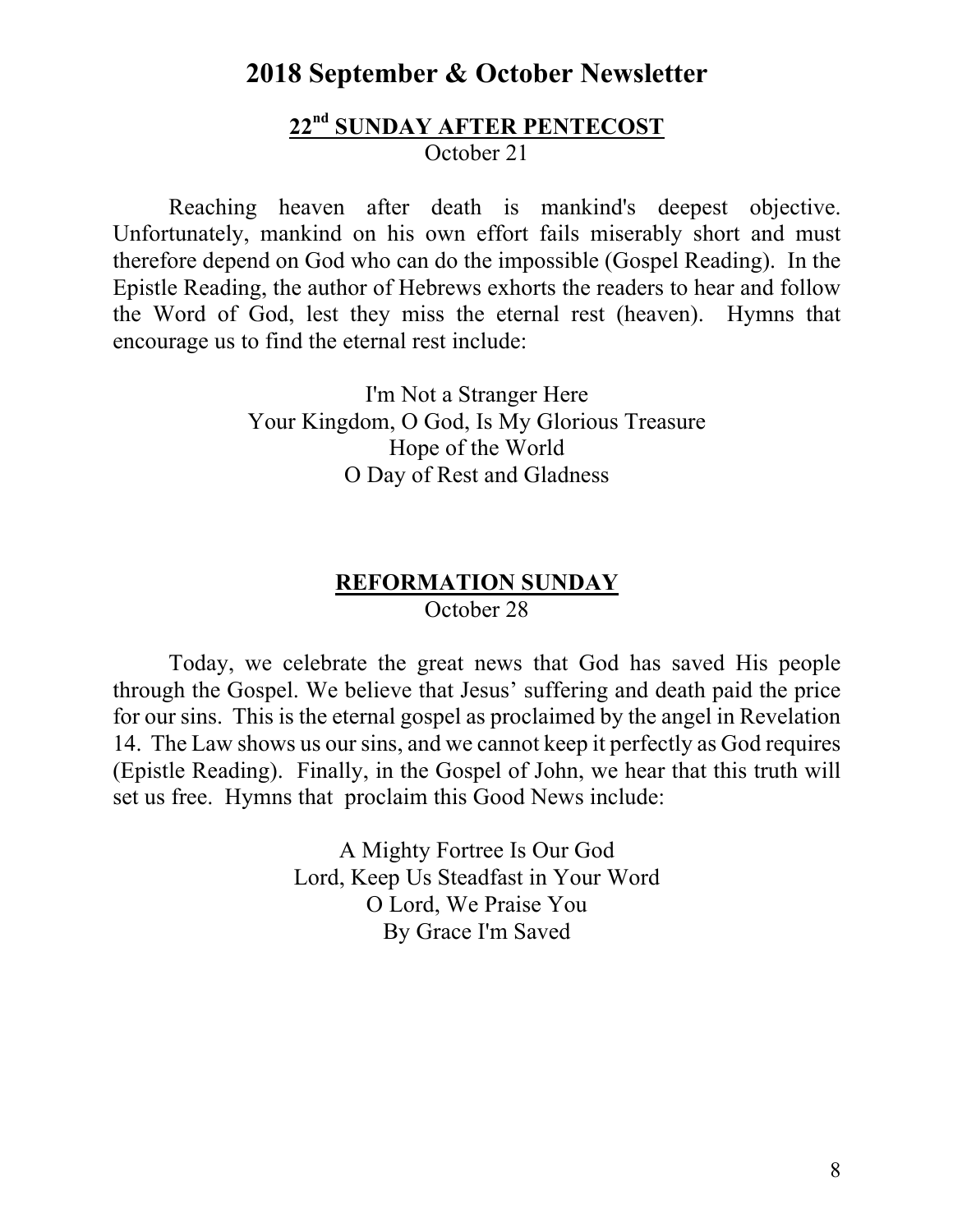# **CHURCH**



## **LUTHERAN SENIORS CONNECTION**

Senior Walkers: The Lutheran Senior Connection invites you to join them for weekly walks in the Detroit Zoo on Tuesday mornings, beginning on Sept. 4. Meet near the benches outside the Wildlife Interpretative Center near the front of the Zoo at 10 am. Look for seniors with walking shoes and smiling faces!

### **VOTERS MEETING**

The next Voters Meeting will be held on Sunday, September 16, following the Worship service. Please plan to attend this meeting.

#### **LUTHERAN WOMEN'S MISSIONARY LEAGUE**

Greater Detroit Zone LWML Fall Rally will take place at Historic Trinity Lutheran Church, 1345 Gratiot Ave., Detroit on Sunday, Sept. 9. Opening Worship will begin at 3 p.m., followed by the business meeting and election of officers at 3:30 p.m. The speakers will be missionaries Tim & Beth Heiney. After their presentation on their work in Guinea, West Africa, dinner will be served in the upper level auditorium at approximately 5 p.m. In place of the usual In-gathering, the Heineys request checks so they can best move forward in ministry without adding "things" to their travels. Please make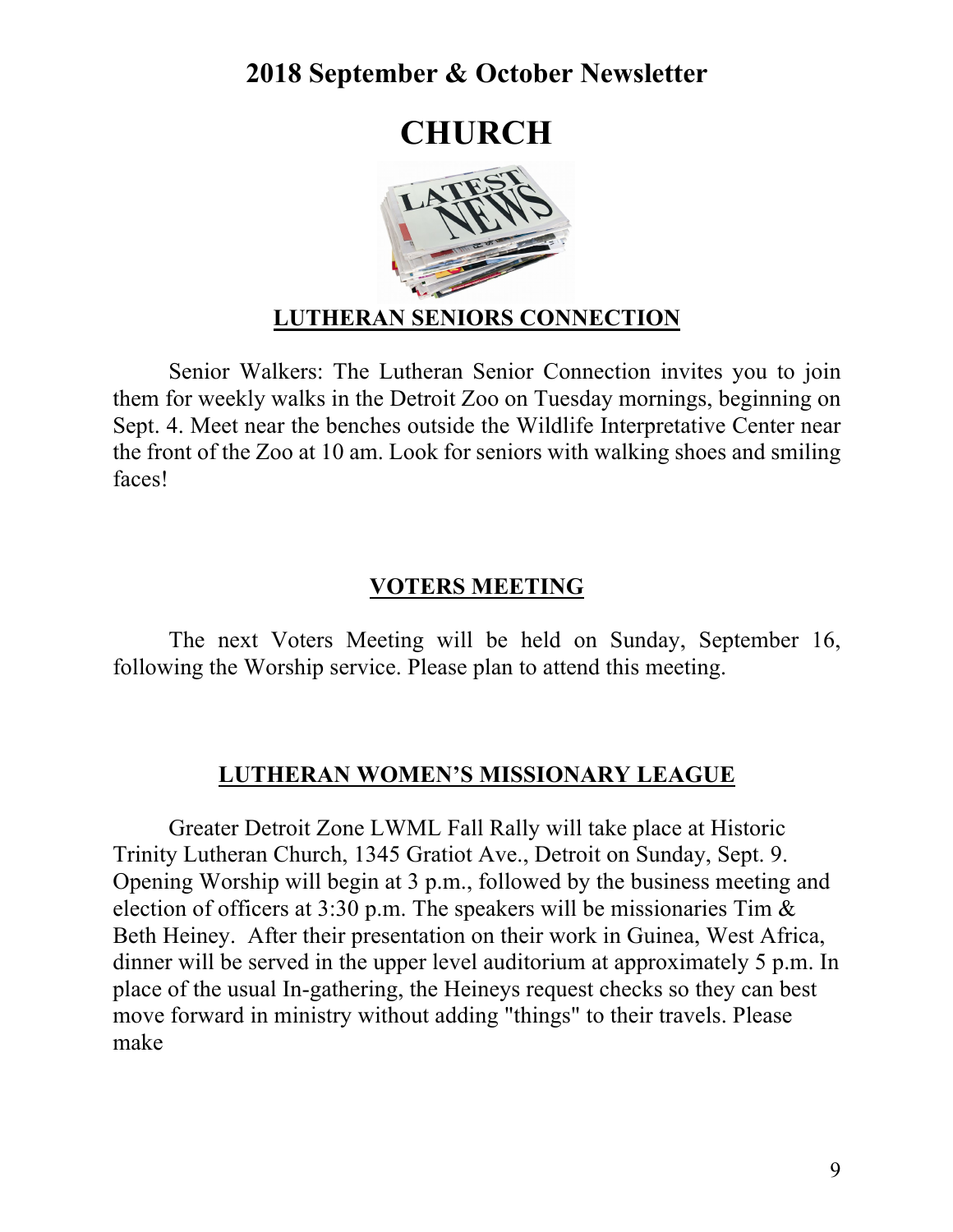checks payable to "Global Lutheran Outreach". You can find their photo and more information at Global Lutheran Outreach.com/blog/heiney/.

#### **CAMP RESTORE MEETING**

The next Camp Restore Detroit Board Meeting will be held on Wednesday, September 12, at 7:00 p.m. in the Altar Guild Room.

#### **CHOIR REHEARSAL**

Choir rehearsals will begin on Thursday, September 13 at 7:00 in the Choir Room. As we begin a new season of Mt. Calvary's ministry to our community and to our members, let us remember that God has richly blessed us. We welcome those who have voices to sing praises to our wonderful God.

#### **LUTHERAN SENIORS CONNECTION**

Join the LUTHERAN SENIORS CONNECTION at the Holocaust Memorial Center located at 28123 Orchard Lake Rd. in Farmington Hills on Friday, September 14. Plan to arrive by 10:15 a.m. for welcome and orientation. This will be followed by a docent-guided tour from 10:30-12 noon. There will be a discussion with a holocaust survivor from 12:15-1:15 p.m. After this you may explore the museum, including the research library, on your own. The Center is open until 5 p.m. or you may opt to have lunch at a nearby restaurant. The cost of admission for seniors is \$6. The museum asks that we make one payment for our entire group. Therefore, we will collect \$6 from each participant when we gather in the lobby. If you plan to attend, please RSVP to Sue Boyle no later than Friday, September 10 at 248.320.3414 or smvboyle@gmail.com.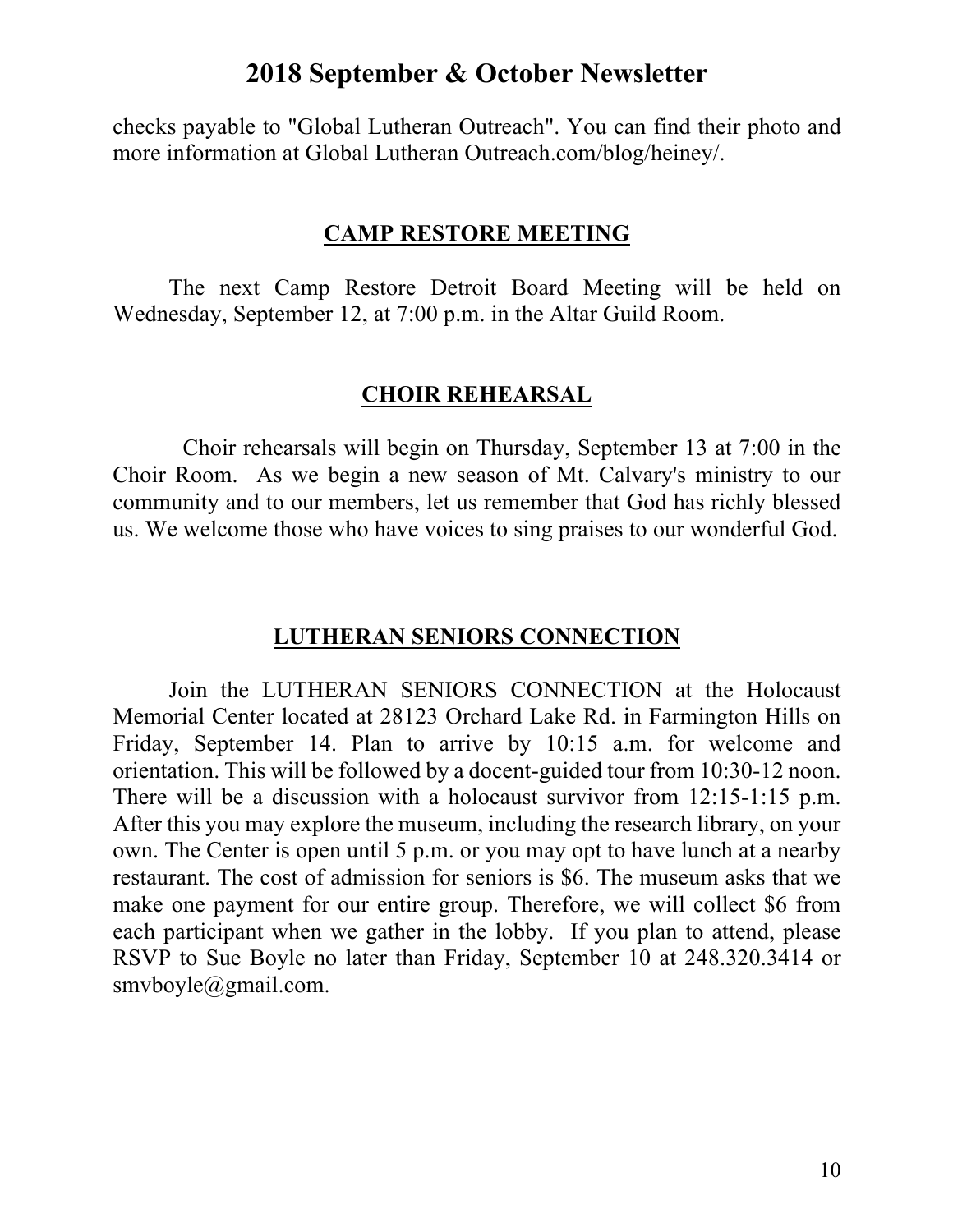### **BOARD OF ELDERS MEETINGS**

The Board of Elders meetings will be held on Tuesdays, September 11 and October 16, at 7:00 p.m. at the home of Jerry Roy.

## **CHURCH COUNCIL MEETINGS**

The Church Council meetings will be held on Tuesdays, September 25 and October 30, at 10:00 a.m. in the Altar Guild Room.

## **THE COUNCIL OF LUTHERAN WOMEN**

The Council of Lutheran Women Fall Meeting will take place on Monday, September 24 at Our Shepherd Lutheran Church, 2225 E. 14 Mile Road in Birmingham. Registration begins at 9:15 a.m., followed by devotions at 9:45 a.m. The business meeting will include updates on all upcoming events and also opportunities for participation with the many inter-congregational ministries that are supported by members of the CLW. Lunch will be served by the ladies of Our Shepherd and an RSVP is requested so the ladies can adequately prepare the meal. Please either call/email Marlene Gunnell at 586.778.4852 or marlene1@wowway.com by Wed., Sept. 19. The afternoon speakers

will be missionaries Tim and Beth Heiney. Please visit the "Opportunities for Participation" flyer that is posted on the bulletin board in the Altar Guild Room for listings of items for donation at the meeting. The Heineys also request checks so they can best move forward in ministry without adding "things" to their travel. A container for checks will be available on their display table. Please make checks payable to "Global Lutheran Outreach". You can find their photo and more information at Global Lutheran Outreach.com/blog/heiney/.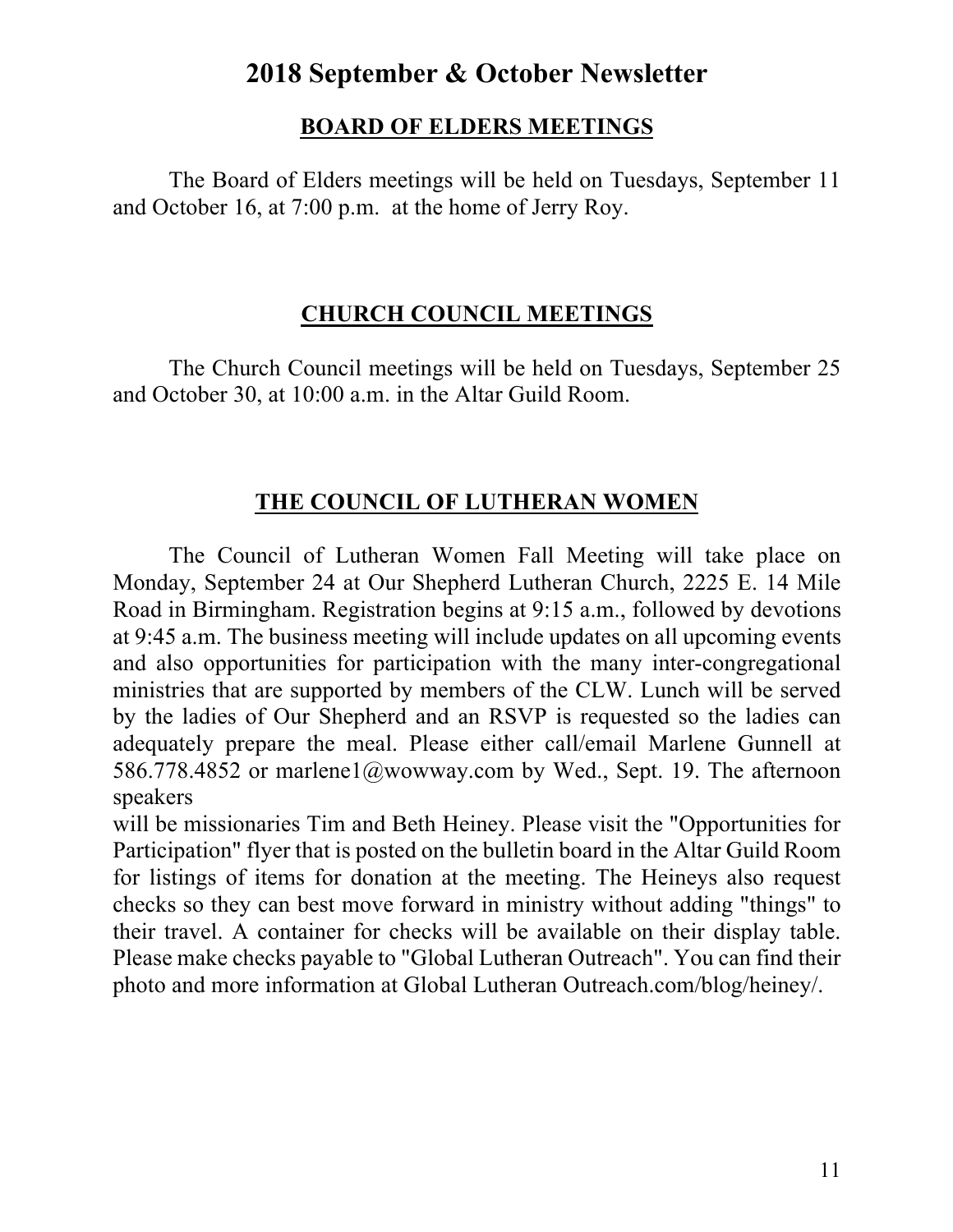#### **LUTHERAN WOMEN'S MISSIONARY LEAGUE**

The Lutheran Women's Missionary League (LWML) will be celebrating LWML Sunday on October 7. Lucie will be collecting MITE boxes or distributing new ones on that day. A list of the newly adopted mission grants from the Michigan District LWML is posted on the bulletin board in the Altar Guild room. Seventy-five (75%) percent of our MITES support these mission grants and the remaining 25% goes to support the mission grants adopted by the national LWML. Those collected coins do great things all around the world!

#### **CAMP RESTORE DETROIT FUNDRAISER**

Please mark your calendars for **Sunday, October 14th** from **4:00 to 6:00 p.m**. for our first annual fundraiser for Camp Restore Detroit. St. Thomas Lutheran on Kelly in Eastpointe has offered to host this event which will include dinner and entertainment. There will also be a Silent Auction with many items that we hope will be of interest to you. Tickets are \$25 (\$10 for the meal and \$15 donation) and reservations are due by October 1. A reservation form is included in this newsletter - a letter with more information and an additional reservation form will be in your boxes soon (or mailed to those who aren't able to check boxes). The information will also be on Mt. Calvary's website soon. Please "spread the word" and extend an invitation to your family and friends! Please see Sue Riske if you have any questions or have any items you might like to donate for the silent auction.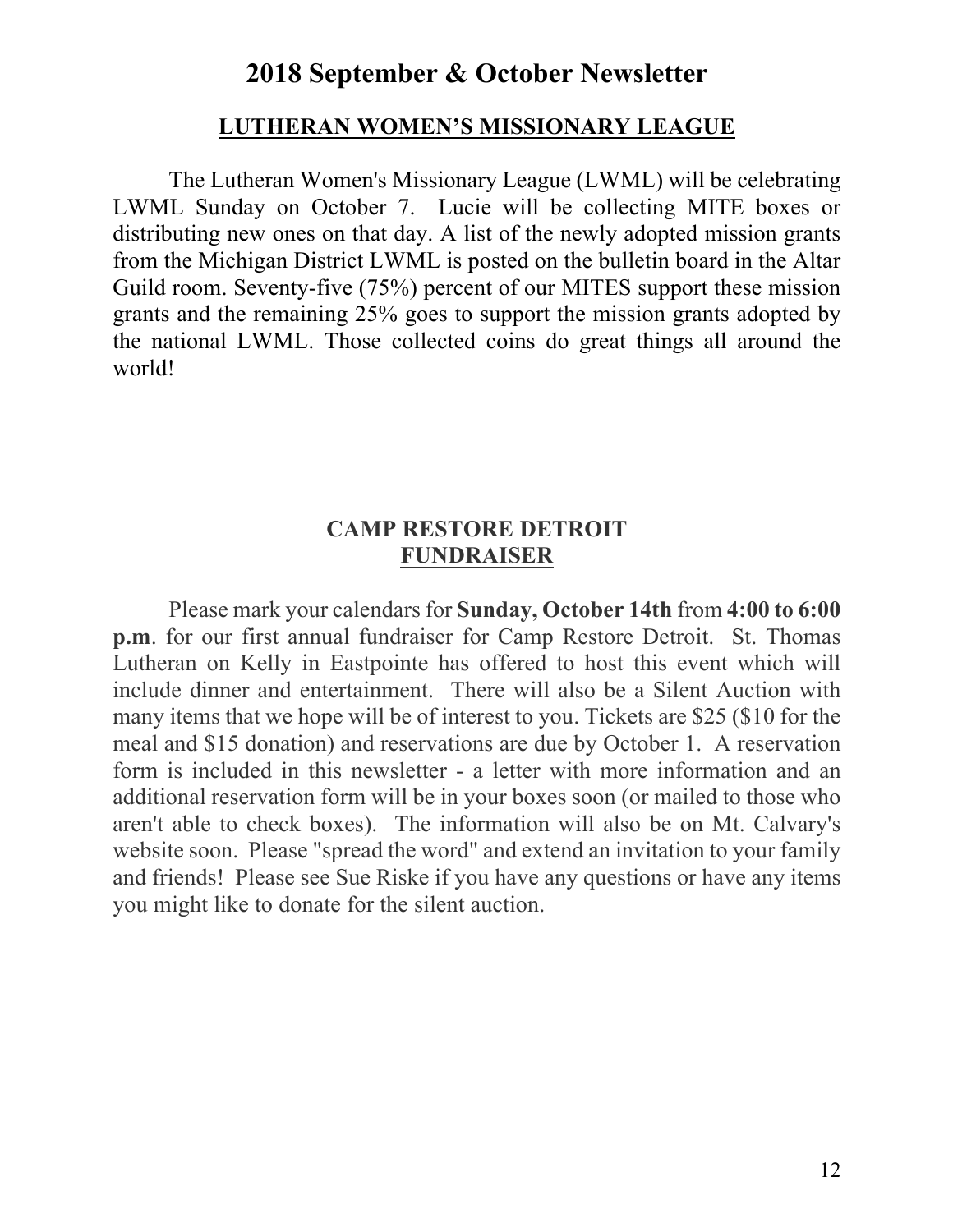#### **NOVEMBER AND DECEMBER NEWSLETTER ARTICLES**

Your newsletter articles for the November and December Newsletter are due by Monday, October 15.

#### **SCRIP NEWS**

Great Lakes SCRIP has recently simplified the process for shoppers to enroll in online payments (PrestoPay) to conveniently pay for orders, receive eGift cards and add funds to reloadable cards. Plus you'll have access to ordering on-the-go with ShopWithScrip's mobile website, MyScripWallet. Lucie has a flyer available that describes the enrollment

process to link your bank account for electronic debit. Please contact Lucie if you'd like more information about this process. There is a small \$0.15 convenience fee that applies to each order. You can not link a credit card to your PrestoPay account, as the credit card fees would take away from your rebate earnings. Orders will still be linked to the Mt. Calvary account, but provides the convenience of shopping at home and not having to drop off checks for order payment.

#### **FOOD BANK**

Upcoming dates for the Food Bank are September 12 and 26 and October 10 and 24. We continue to receive food from Historic Trinity's food pantry. Men's clothing and plastic grocery bags are always welcome!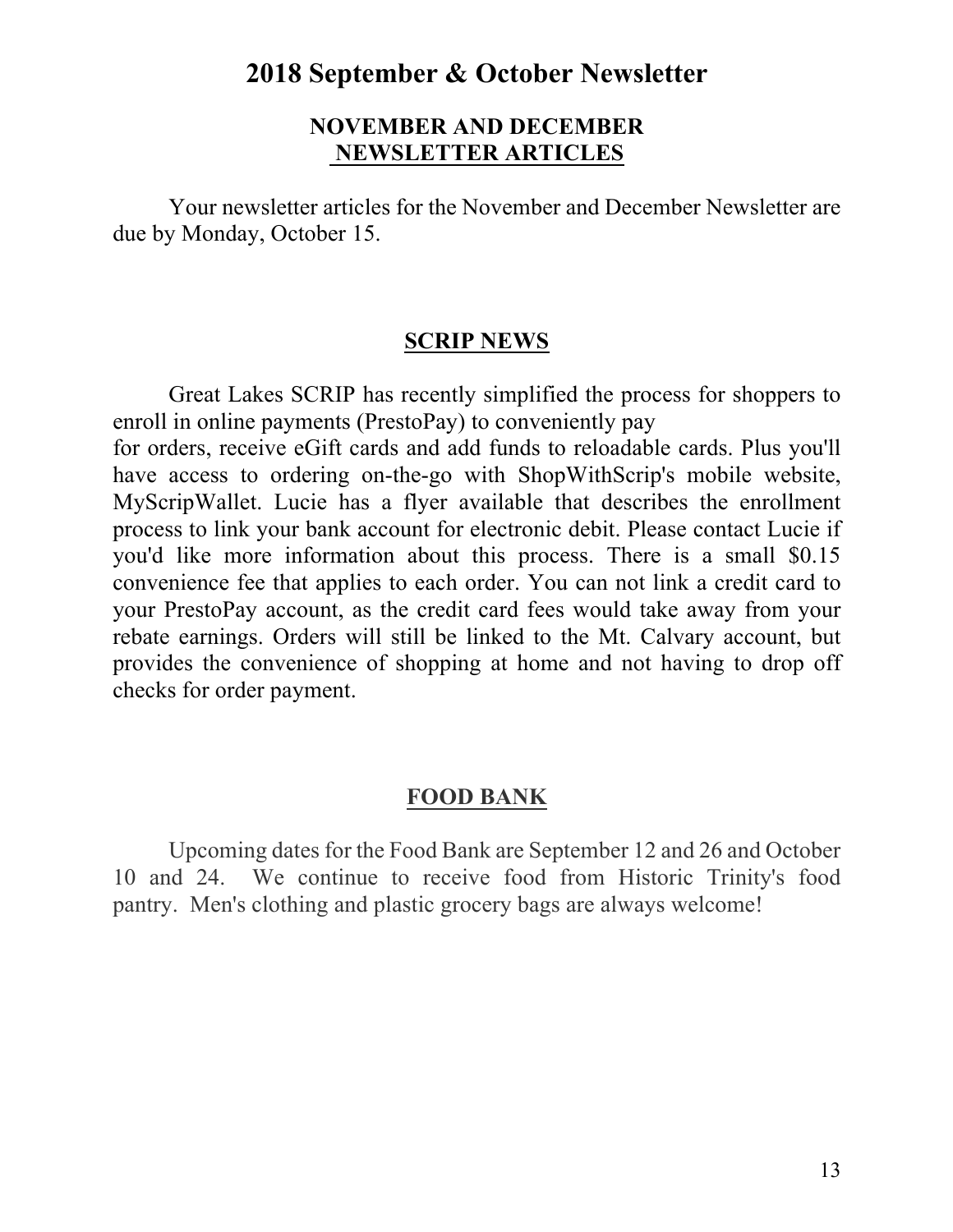## **KROGER COMMUNITY REWARDS**

The Kroger Community Rewards program has also made a recent change by assigning a new identification number for Mt. Calvary as they were updating their system. We are now # PW 169. Family or friends who wish to link their Kroger Plus Card to benefit Mt. Calvary will need to either type in this new identifier or the name Mt. Calvary Lutheran Church & School. Enrollment into the Community Rewards Program can be done at any time of year, so don't hesitate to mention it to friends or former members when you see them.



We met with Head Start in July and their lease has been renewed for the 2018-2019 school year. The renewal includes a two percent increase in their monthly payment. The staff will be returning on Tuesday, September 4 and begin recruiting additional students for this school year. Some students registered during the summer months at the main office. The children will be returning on Monday, September 10. We look forward to having the staff and students back in the building!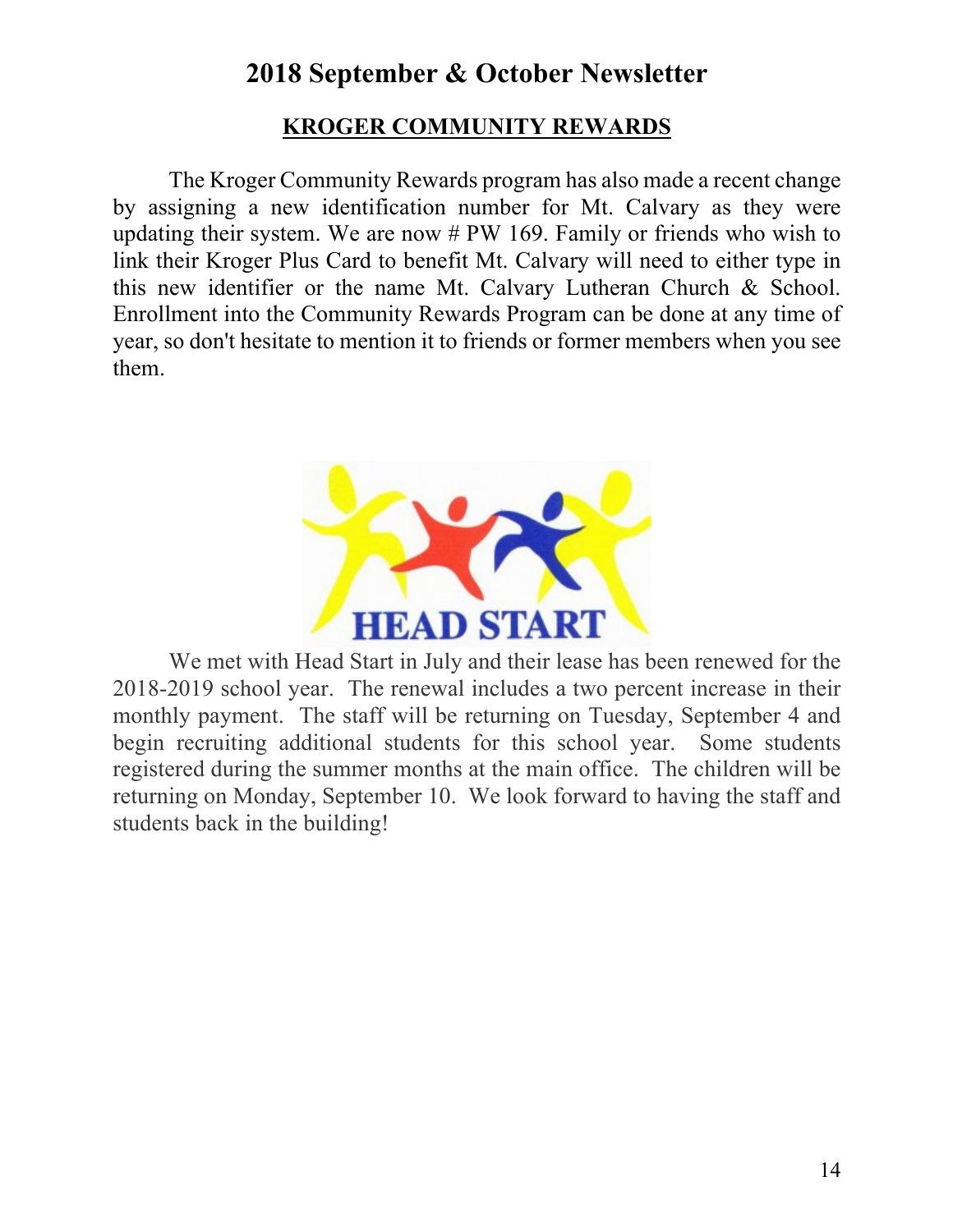## **AN UPDATE ON CAMP RESTORE DETROIT**

Camp Restore Detroit's busy season has come to a close. We may have some groups in this Fall and Spring, but the number of campers will be so much less. The biggest celebration is - - WE MADE IT!! With God's help, our small congregation successfully put together an organization to serve the community – our community. We celebrate everyone in the congregation that helped in so many ways. Some members were preparing and assisting with camp on a fulltime basis, while others contributed on a smaller scale. Even if you weren't able to physically or financially help, your prayers for the success of 2018 were answered. Amy Fanta, Elizabeth Parrish, and Christ Trewella, our paid staff, worked diligently to keep everything together.

Why do we consider Summer of 2018 to be a success?

- $\triangleright$  One success was the number of campers we housed. Nights are counted like a hotel: one bed used for one night counts as one night. Camp Restore Detroit had over 2100 nights so far this year. We are getting to know many people who want to Restore Hope to our community.
- $\triangleright$  Another success was the amount of service completed by these campers in the community. Demolition and boarding up the houses around our church, blight cleanup of many, many community lots making neighborhoods safer, tutoring, helping with various Vacation Bible School programs, working on our lots, and many other tasks. See Elizabeth's article for more details.

Connecting with community leaders is another success. Various block leaders, neighborhood police officers, and other nonprofit organizations worked with us.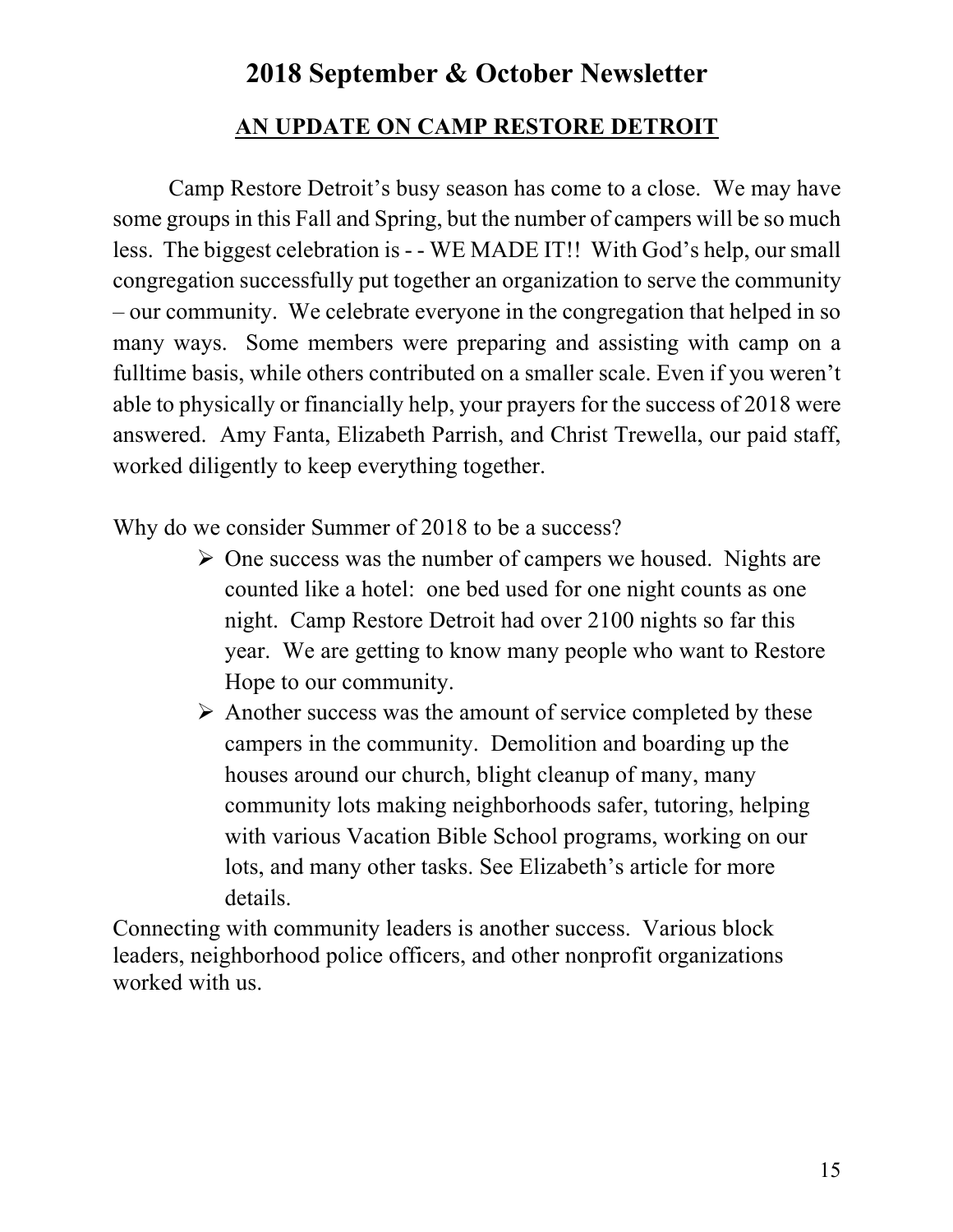#### **CREATION MUSUEM AND ARK ENCOUNTER TRIP**

Our confirmation students, their family, and several members of our congregation journeyed to Kentucky to visit the Creation Museum and the Ark Encounter! It was a great place to grow in relationship with one another, but also in the knowledge of creation and the flood. After visiting these museums, we are in awe of the incredible God that we serve. Now, we are looking forward to digging deeper into the Word this year in our confirmation classes and applying all that we have learned.

#### **CAMP RESTORE**

This summer has been amazing! God did incredible things through all of the volunteers that came. We had over 2,000 Camper nights just this summer- -that is something to celebrate! Those campers worked hard to clear 68 lots, a 40 lot field, two of our neighbor's alleys, clean up five parks, and clean up two churches. We served at the Matrix Food Pantry almost weekly, as well as odd jobs they needed help with. We worked with the Heilmann Center's community programming and kids programming. Our volunteers also visited the local nursing home playing games, making crafts and listening to the stories of the residents. Some groups hung out at the Second Mile Center, playing games and building relationships with the kids. Many volunteers worked with East Bethlehem Lutheran Church and Peace Lutheran Church to support them in their Vacation Bible School programming, as well as our own Vacation Bible School here at Mt. Calvary Lutheran. We made strides on getting our white house and our red house ready to be used as Outreach Centers, as well as the community garden and reflection garden! This only begins to highlight what God did in our neighborhood this summer. Many lives were touched and connections were made. We are so excited about what God has for us next!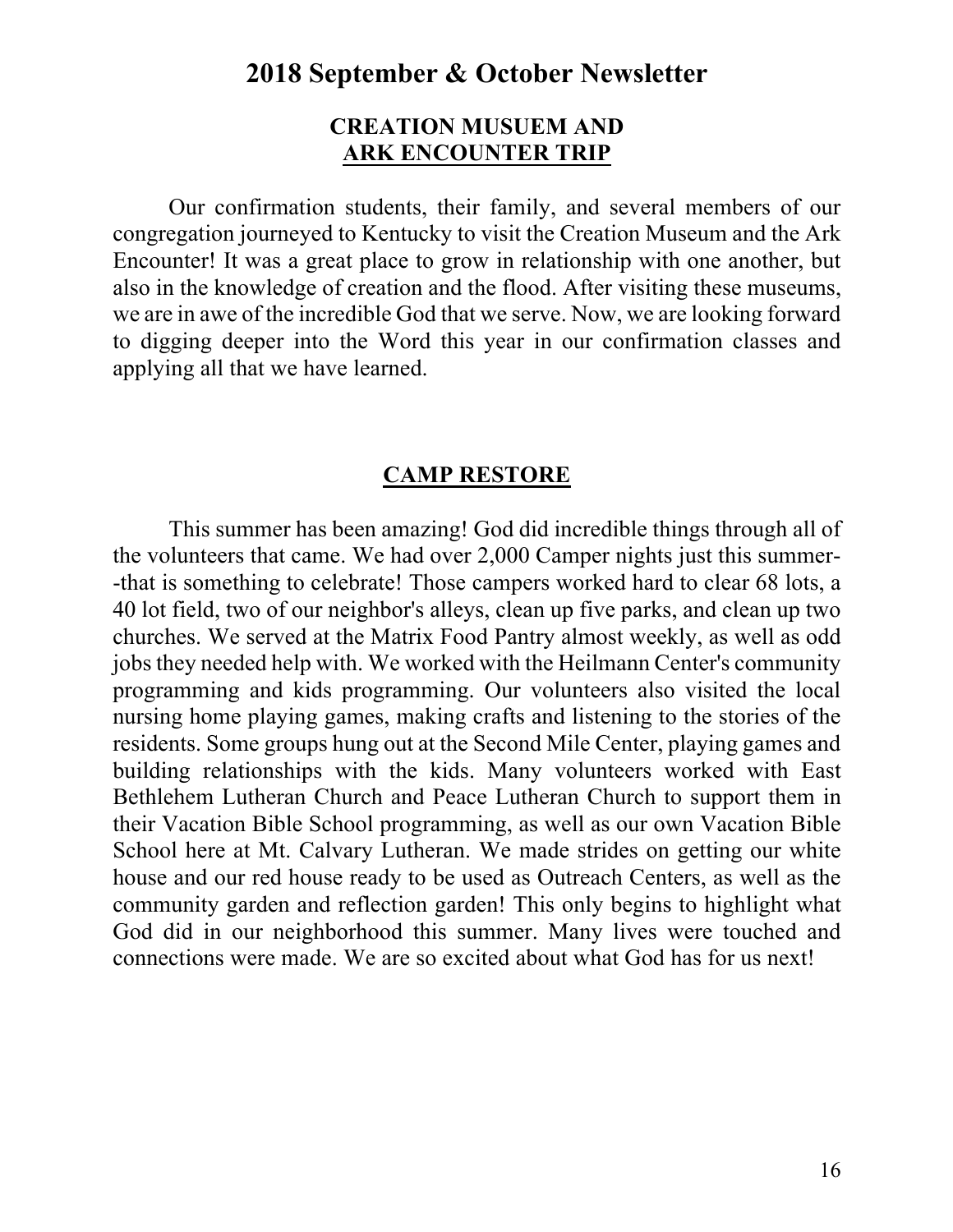- $\triangleright$  Also, people of the community have joined CRD in serving their community.
- $\triangleright$  The summer cookouts have drawn community residents and leaders, campers and other volunteers, and church members together. New relationships are forming. Mt. Calvary is welcoming new faces at worship. CRD is becoming known in the community, and our building is seen as a safe place. The community knows Mt. Calvary is an open, welcoming place!
- $\triangleright$  CRD and Mt. Calvary is also building many relationships with partner churches. We never imagined CRD would receive the out-pouring of love that we have experienced.
- $\triangleright$  If you talk to others involved with CRD, you would discover many more successes as we all have had different experiences.

Add all these successes together. One can see that we have so much for which to praise God! With God our seemingly impossible task of running camp was made possible. It was a crazy, busy summer, and we expect it to be busier and crazier in 2019. With God's help, we will continue to serve HIS people.

Lori Carrier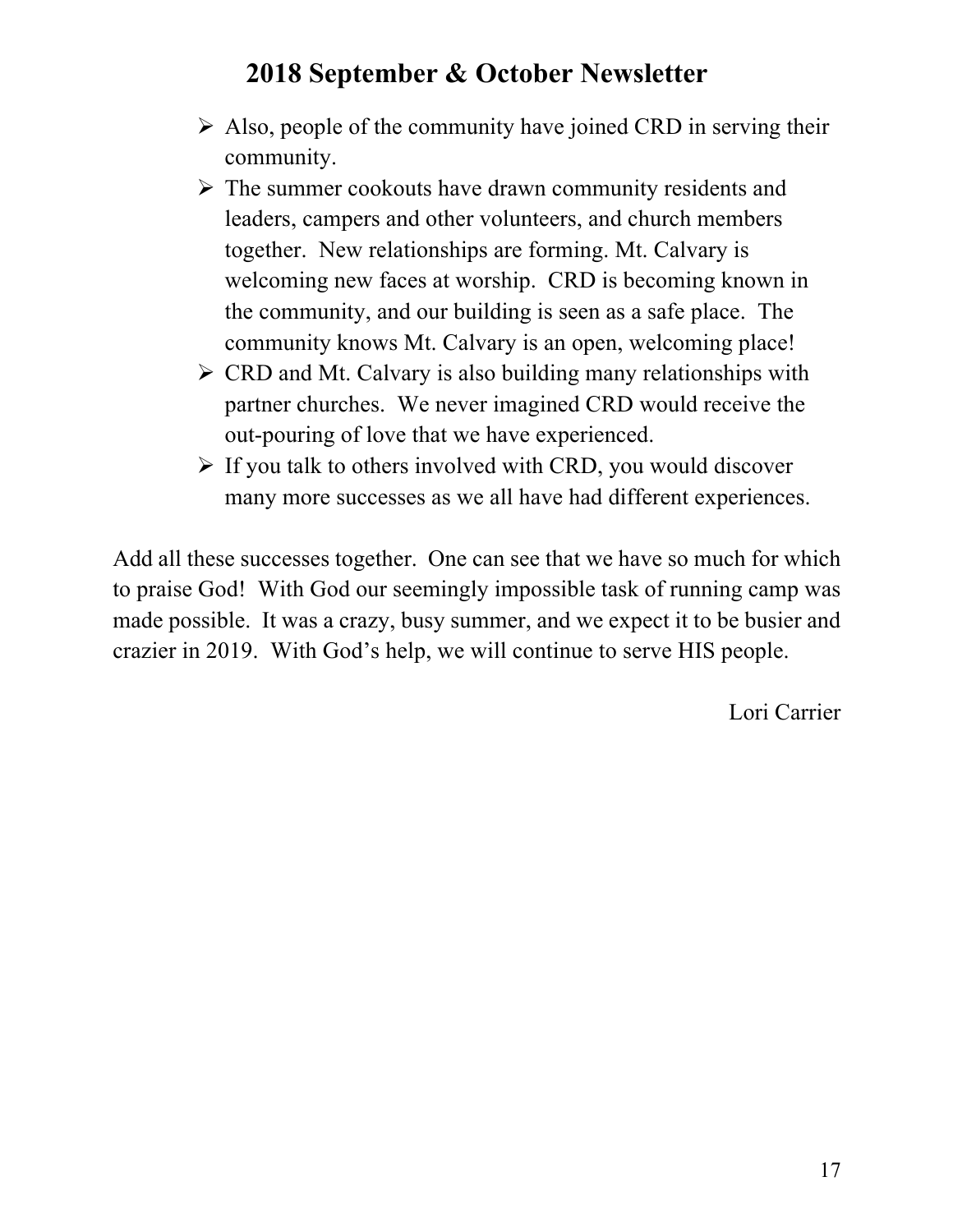

### **SEPTEMBER BIRTHDAYS**

- 5 Karolyn Swad
- 16 Lucie Witte
- 17 Erv Beyersdorf
- 17 Luke Gammerath
- 25 Sue Riske
- 25 Philonese Walker

#### **OCTOBER BIRTHDAYS**

- 8 Jeff Kurtz
- 11 Karen Roemer
- 14 Joshua Yee
- 17 Jacob Yee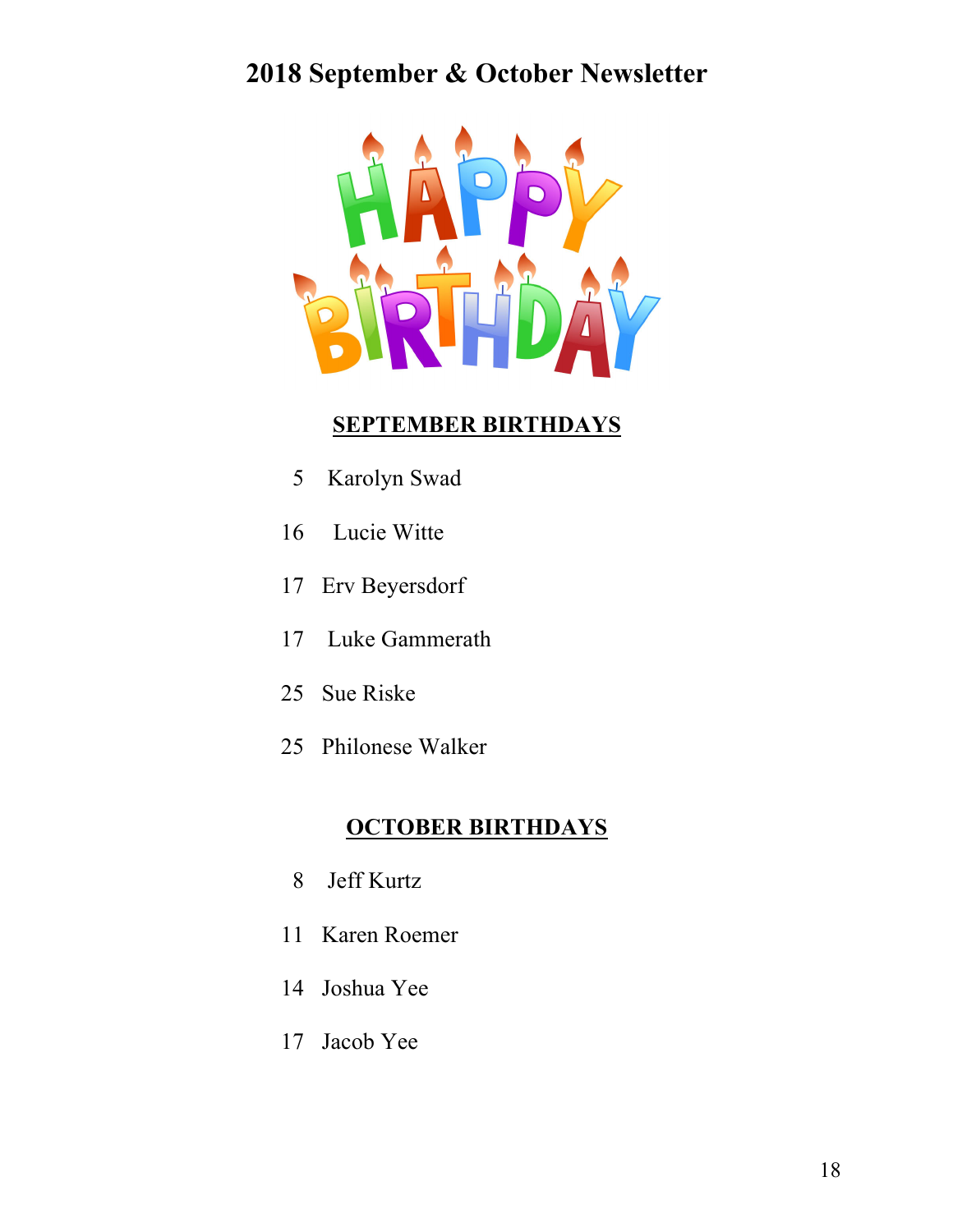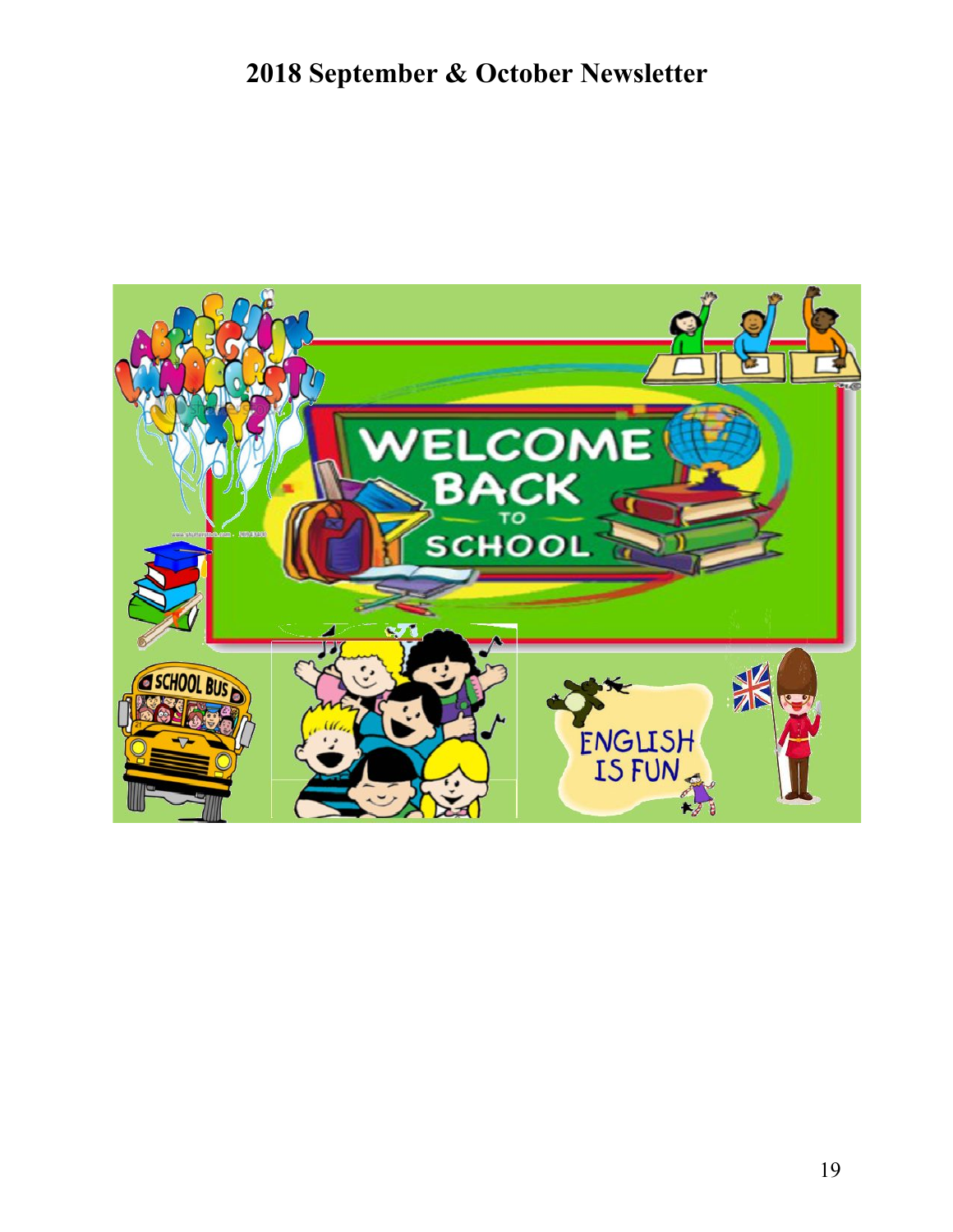# **SEPTEMBER 2018**

| Sunday                                                   | <b>Monday</b>        | Tuesday                             | Wednesday                       | <b>Thursday</b> | <b>Friday</b>  | <b>Saturday</b> |
|----------------------------------------------------------|----------------------|-------------------------------------|---------------------------------|-----------------|----------------|-----------------|
| $\overline{2}$                                           | 3                    | 4                                   | $\overline{5}$                  | 6               | $\overline{7}$ | 1               |
| 15 <sup>th</sup> SUNDAY AFTER PENTECOST                  |                      |                                     |                                 |                 |                |                 |
|                                                          | <b>Labor Day</b>     | <b>Head Start</b>                   |                                 |                 |                |                 |
| 9:00 a.m. Worship Service with                           |                      | Staff returns                       |                                 |                 |                |                 |
| <b>Holy Communion</b>                                    | <b>Church office</b> |                                     |                                 |                 |                | 8               |
| 10:00 a.m. Fellowship Time                               | closed               |                                     |                                 |                 |                |                 |
| 9                                                        | 10                   | 11                                  | 12                              | 13              | 14             | 15              |
| 16 <sup>th</sup> SUNDAY AFTER PENTECOST                  | <b>Head Start</b>    |                                     |                                 |                 |                |                 |
|                                                          | children return      | 7:00 p.m.<br><b>Board of Elders</b> | 7:00 p.m.<br>Camp Restore Board |                 |                |                 |
| 9:00 a.m. Worship Service with<br>Holy Baptisms of Isaac | to classes           | meeting at the                      | meeting                         |                 |                |                 |
| Kapel and Isaiah Mensior                                 |                      | home of Jerry                       |                                 |                 |                |                 |
| 10:00 a.m. Fellowship Time                               |                      | Roy                                 | 11:15 a.m. - 12:45 p.m.         |                 |                |                 |
| 10:30 a.m. Bible Study                                   |                      |                                     | Food Bank                       |                 |                |                 |
|                                                          |                      |                                     |                                 |                 |                |                 |
| 16                                                       | 17                   | 18                                  | 19                              | 20              | 21             | 22              |
| 17th SUNDAY AFTER PENTECOST                              |                      |                                     |                                 |                 |                |                 |
|                                                          |                      |                                     |                                 |                 |                |                 |
| 9:00 a.m. Worship Service with                           |                      |                                     |                                 |                 |                |                 |
| <b>Holy Communion</b>                                    |                      |                                     |                                 |                 |                |                 |
| 10:00 a.m. Fellowship Time                               |                      |                                     |                                 |                 |                |                 |
| 10:30 a.m. Voters Meeting                                |                      |                                     |                                 |                 |                |                 |
| 23<br>18 <sup>th</sup> SUNDAY AFTER PENTECOST            | 24                   | 25                                  | 26                              | 27              | 28             | 29              |
|                                                          |                      | $10:00$ a.m.                        | 11:15 a.m. - 12:45 p.m.         |                 |                |                 |
| 9:00 a.m. Worship Service                                |                      | <b>Church Council</b>               | Food Bank                       |                 |                |                 |
| 10:00 a.m. Fellowship Time                               |                      | meeting                             |                                 |                 |                |                 |
| 10:30 a.m. Bible Study                                   |                      |                                     |                                 |                 |                |                 |
| 30                                                       |                      |                                     |                                 |                 |                |                 |
| 19th SUNDAY AFTER PENTECOST                              |                      |                                     |                                 |                 |                |                 |
|                                                          |                      |                                     |                                 |                 |                |                 |
| 9:00 a.m. Worship Service                                |                      |                                     |                                 |                 |                |                 |
| 10:00 a.m. Fellowship Time                               |                      |                                     |                                 |                 |                |                 |
| 10:30 a.m. Bible Study                                   |                      |                                     |                                 |                 |                |                 |